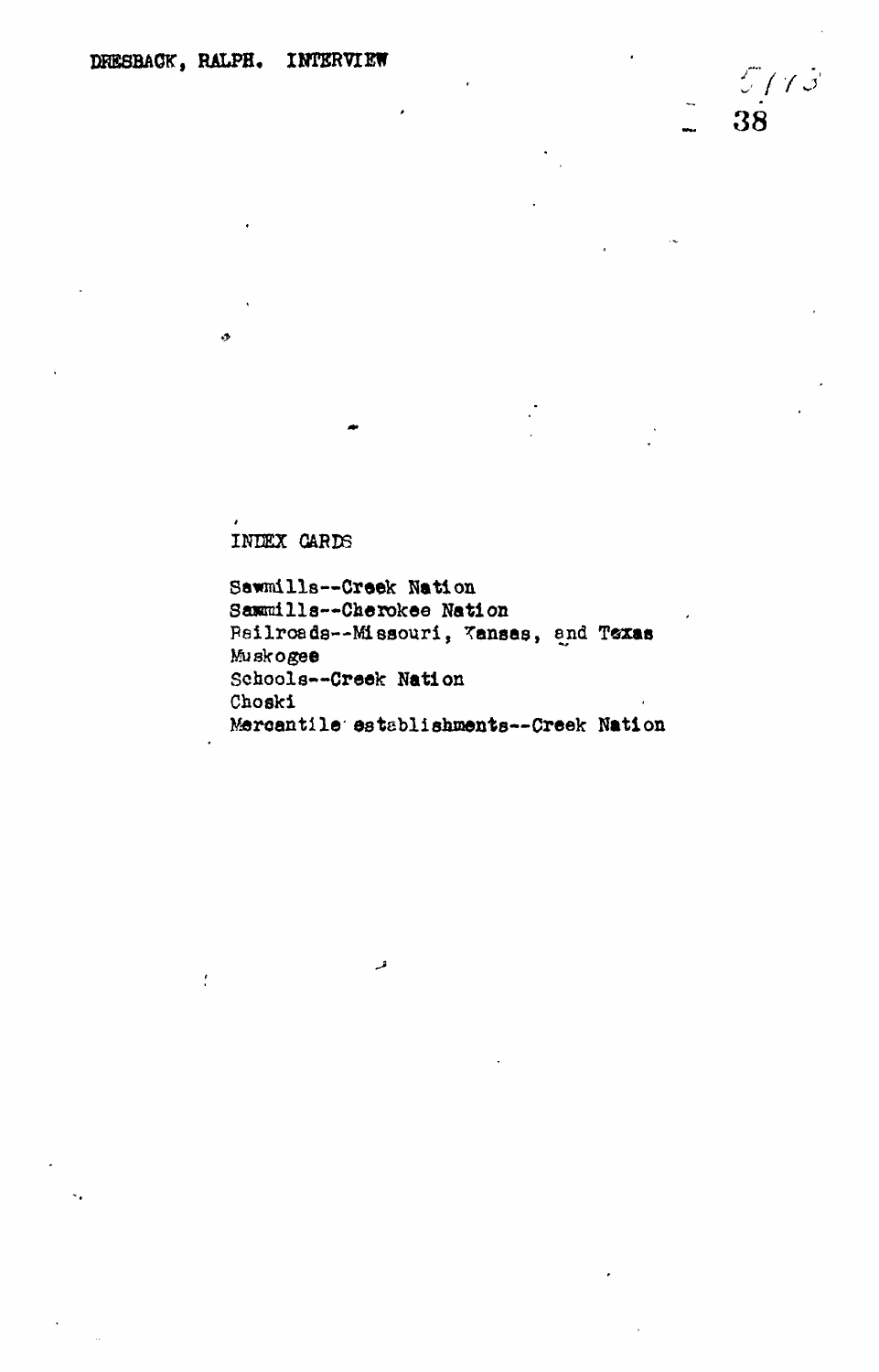**DRESBSCT, RALPH. INTERVIEW**

**Life and Experiences of a Muakogae Pioneer Joseph Dresbaok. -** Interview given by his son Ralph **1989**<br>to **be able of the contract of the contract of the contract of the contract of the contract of the contract of the contract of the contract of the contract of the contract of the con Miss Ella Robinson Historical Research Field Worker 3-19-37**

**My father was born in Wilkes-Barre, Pennsylvania, February 5, 1831,** He lived there until he reached early manhood when he moved to Alabama. **There he married my mother, Mother was bora October 4, 1847, From there they went to Illinois where they lived until 1871 when they came to the Indian Territory.**

**The W.&T Railroad was being constructed through the Indian Territory at that time and he saw the possibilities of a new country rapidly developing. As he owned and operated a small saw-mill, he conceived the idea of bringing his mill and pursuing that line of work in his new home. As the railroad did not extend into the Territory, the only way he could transport his mill to a new location was to bring it overland which he did, hauling** it in an ox wagon. It was a long and tiresome journey, many times over un**charted trails. But his young wife was brave and made the trip with him. He located the mill on the south bask of the Arkansas River just where the** Katy Bridge crosses. He got the machinery in readiness and found a small **place in which to live and was ready for business. His first work was sawing the timbers for the Katy Bridge. That required several months to complete. The railroad was completed to Den1son, Texas in 1372. He than saw a better location and moved the mill to the Verdigris River and sawed black walnut timber which was being used for the floors and finishings in the homes of the** Indians. They hewed the large logs with broad axes where they were felled, then they were **Tanaked"** through the woods with oxen to the mill where they were **sawed into planks. In 1375 he moved his family to the present site of Muskogee. As there was no town here at that time, only a trading post and an •atlng place** run by Mr. and Mrs. James Mitchell. A house in which to live was not available.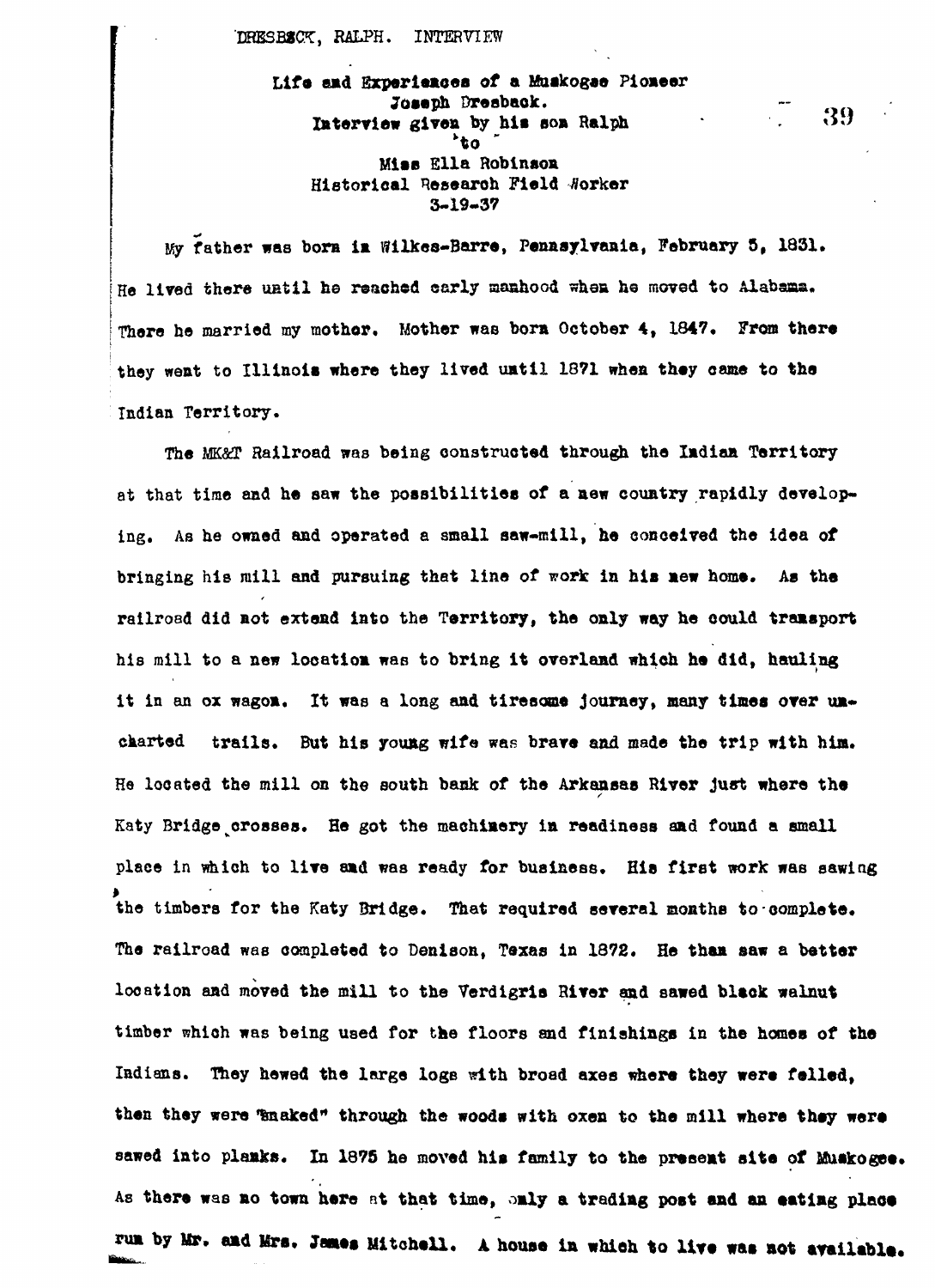Mr. James A. Patterson had moved his little stock of merchandise from the Creek Agency where he had been in business to Muskogee Station. Mr. Patterson allowed Mr. Dresback to partition off the back end of his little atoreroom which was being used as a little warehouse and they moved into it. The store was located near the west end of the viaduct near the railroad. That was where I was born in October, 1875. Mr. Patterson's store was the only Dry Goods Store here. J. S. Atkinson had the only Hardware Store. Dr. Cummings had the first Drugstore. It joined the Patterson Store on the south. All the business houses were located on Main Street facing east. After living there for some time we moved to a small house where the Federal Jail now stands. and later, to a better house at the location of the First National Bank. Mr. **and later, to a better house at the location of the First National Bank. Mr.**

**• 8 - \_**

My father operated his mill on the river, driving from home each day. I attended school when I became of school age in the old Rock Church at the corner at the percent of the school was under the surprises of the corner of the corners of the corners of the corners of the corner of the corner of the corner of the corner of the corner of the corner of the corner of the corne Southern Methodist Qhurch and Rev. T. F. Brewer was in charge. Mrs. M. E. Locke was my first teacher. I attended there until I was about 12 years old when I was enrolled in a private school taught by Mrs. Edwin Burke, mear where **when I was enrolled in a private school taught by Mrs. Edwin Burke School taught by Mrs. Edwin Burke** 

In 1886 my father sold his mill to a man named Schoonover. He then took charge of a Grist Mill owned by Mr. J. E. Turner which he operated for several years. In 1887 Muskogee had its first disastrous fire and all the business houses on Main Street with the exception of F. B. Severs Dry Good Store located south of Okmulgee Avenue was destroyed. As the buildings were all of wod, they were soon consumed. They were replaced immediately with substantial brick buildings. The Patterson Mercantile Store building is now standing at the corner of Broadway and Main with the date of 1887 on the front.

**Jty mother opened a millenery store which she managed for several years.**